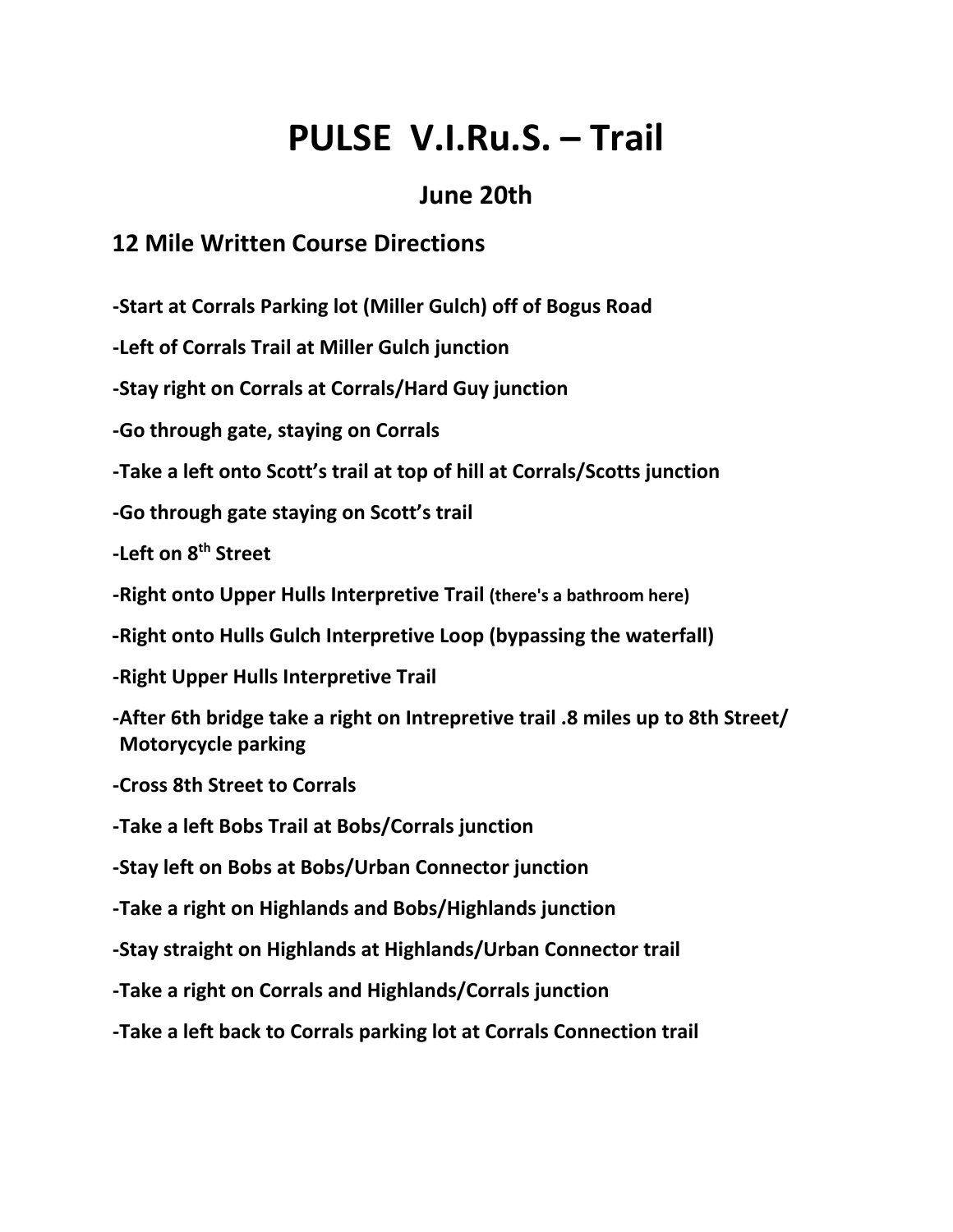## **PULSE V.I.Ru.S. – Trail**

## **June 20th**

### **25 Mile Written Course Directions**

**-Start at Corrals Parking lot (Miller Gulch) off of Bogus Road**

**-Left of Corrals Trail at Miller Gulch junction**

**-Stay right on Corrals at Corrals/Hard Guy junction**

**-Go through gate, staying on Corrals**

**-Take a left onto Scott's trail at top of hill at Corrals/Scotts junction**

**-Go through gate staying on Scott's trail**

**-Take a left on 8th Street**

**-Stay on 8th street at 8th street/upper hulls junction**

**-Right on Trail 4/8th Street Motorcycle Trail**

**-Left on Hulls Ridge (4A)**

**-Right on Boise Ridge Road**

**-Right on Five Mile Gulch Trail**

**-Stay Right on Five Mile Gulch at Five Mile/Orchard Gulch junction**

**-Right on Watchman at Five Mile Gulch/Watchman junction**

**-Stay straight past Femrite's Patrol staying on Watchman Trail**

**-Right on Three Bears to Shanes Loop junction**

**-Stay right on Three Bears at Shane's Loop/Three Bears junction**

**-Stay right at next junction of Three Bears/Shane's Loop**

**-Cross stream to Three Bears rd**